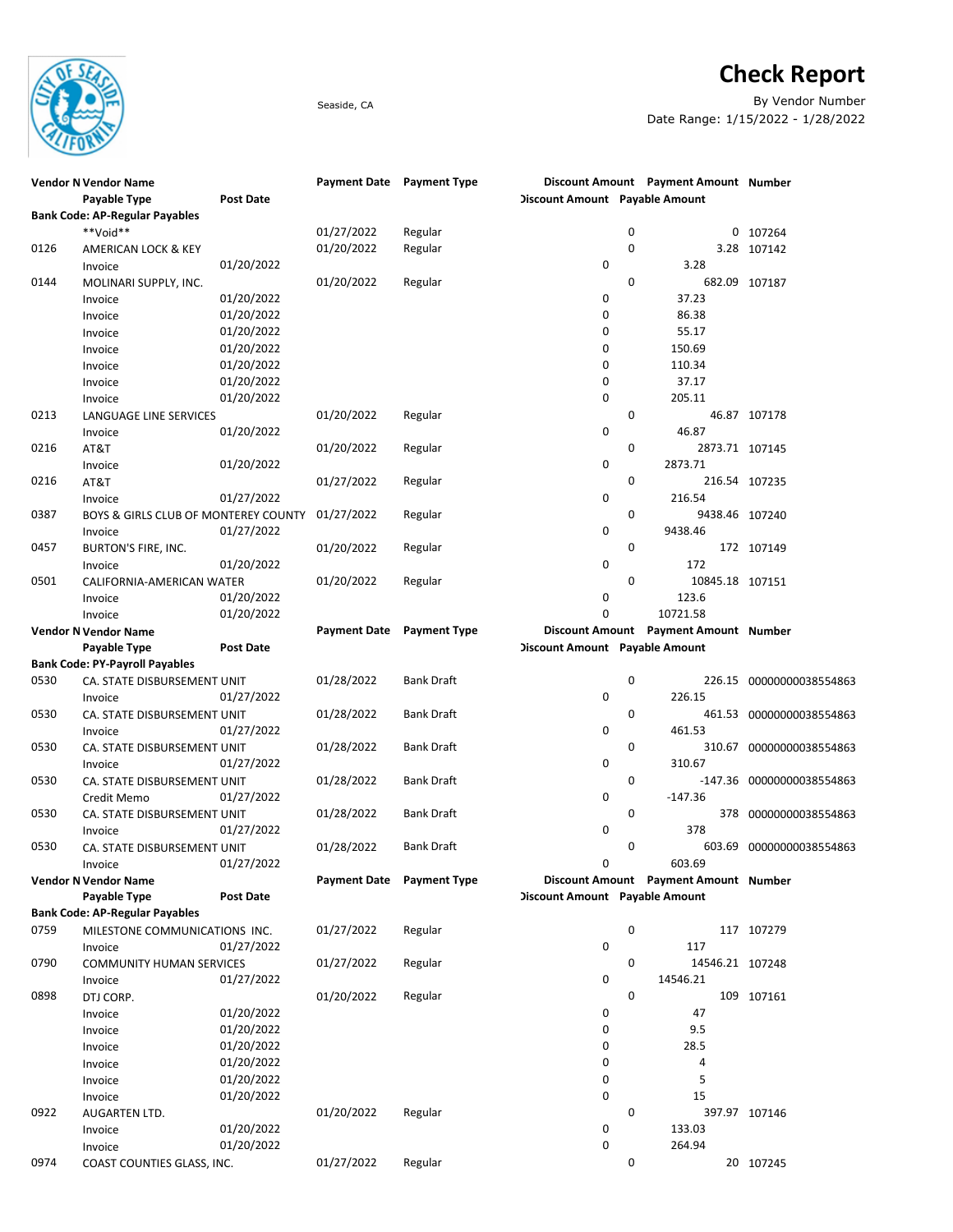|      | Invoice                               | 01/27/2022       |                     |                     | 0                              |             | 20                           |               |
|------|---------------------------------------|------------------|---------------------|---------------------|--------------------------------|-------------|------------------------------|---------------|
| 0981 | DEL MAR FRENCH LAUNDRY, INC.          |                  | 01/20/2022          | Regular             |                                | $\mathbf 0$ |                              | 164.6 107157  |
|      | Invoice                               | 01/20/2022       |                     |                     | 0                              |             | 39                           |               |
|      | Invoice                               | 01/20/2022       |                     |                     | 0                              |             | 125.6                        |               |
| 0981 | DEL MAR FRENCH LAUNDRY, INC.          |                  | 01/27/2022          | Regular             |                                | 0           |                              | 88 107251     |
|      | Invoice                               | 01/27/2022       |                     |                     | 0                              |             | 39                           |               |
|      | Invoice                               | 01/27/2022       |                     |                     | 0                              |             | 49                           |               |
| 0988 | DEL REY CAR WASH                      |                  | 01/20/2022          | Regular             |                                | 0           |                              | 47 107158     |
|      | Invoice                               | 01/20/2022       |                     |                     | 0                              |             | 47                           |               |
| 0988 | DEL REY CAR WASH                      |                  | 01/27/2022          | Regular             |                                | 0           |                              | 21 107252     |
|      | Invoice                               | 01/27/2022       |                     |                     | 0                              |             | 21                           |               |
| 1048 | DOCTORS ON DUTY MEDICAL GROUP         |                  | 01/20/2022          | Regular             |                                | $\mathbf 0$ |                              | 429 107160    |
|      | Invoice                               | 01/20/2022       |                     |                     | 0                              |             | 93                           |               |
|      | Invoice                               | 01/20/2022       |                     |                     | 0                              |             | 93                           |               |
|      | Invoice                               | 01/20/2022       |                     |                     | 0                              |             | 150                          |               |
|      | Invoice                               | 01/20/2022       |                     |                     | 0                              |             | 93                           |               |
| 1152 | THE ABY MANUFACTURING GROUP INC.      |                  | 01/20/2022          | Regular             |                                | 0           |                              | 281.55 107217 |
|      | Invoice                               | 01/20/2022       |                     |                     | 0                              |             | 281.55                       |               |
| 1188 | FERGUSON US HOLDINGS, INC.            |                  | 01/20/2022          | Regular             |                                | 0           |                              | 229.6 107166  |
|      | Invoice                               | 01/20/2022       |                     |                     | 0                              |             | 229.6                        |               |
| 1188 | FERGUSON US HOLDINGS, INC.            |                  | 01/27/2022          | Regular             |                                | 0           |                              | 154.97 107257 |
|      | Invoice                               | 01/27/2022       |                     |                     | 0                              |             | 154.97                       |               |
| 1224 | <b>FIRST ALARM</b>                    |                  | 01/20/2022          | Regular             |                                | 0           |                              | 480.72 107167 |
|      | Invoice                               | 01/20/2022       |                     |                     | 0                              |             | 229.71                       |               |
|      | Invoice                               | 01/20/2022       |                     |                     | $\mathbf 0$                    |             | 251.01                       |               |
| 1224 | <b>FIRST ALARM</b>                    |                  | 01/27/2022          | Regular             |                                | 0           | 2236.18 107258               |               |
|      | Invoice                               | 01/27/2022       |                     |                     | 0                              |             | 546.04                       |               |
|      | Invoice                               | 01/27/2022       |                     |                     | 0                              |             | 1690.14                      |               |
| 1334 | JOHN C GEMMA                          |                  | 01/27/2022          | Regular             |                                | 0           |                              | 3605.4 107266 |
|      | Invoice                               | 01/27/2022       |                     |                     | 0                              |             | 1500                         |               |
|      | Invoice                               | 01/27/2022       |                     |                     | $\mathbf 0$                    |             | 2105.4                       |               |
|      | <b>Vendor N Vendor Name</b>           |                  | <b>Payment Date</b> | <b>Payment Type</b> | <b>Discount Amount</b>         |             | <b>Payment Amount Number</b> |               |
|      | Payable Type                          | <b>Post Date</b> |                     |                     | Discount Amount Payable Amount |             |                              |               |
|      |                                       |                  |                     |                     |                                |             |                              |               |
| 1352 | GIRLS INC. OF THE CENTRAL COAST       |                  | 01/27/2022          | Regular             |                                | 0           | 2277.01 107259               |               |
|      | Invoice                               | 01/27/2022       |                     |                     | 0                              |             | 2277.01                      |               |
| 1372 | <b>GOLDFARB &amp; LIPMAN LLP</b>      |                  | 01/27/2022          | Regular             |                                | 0           |                              | 137.5 107260  |
|      | Invoice                               | 01/27/2022       |                     |                     | 0                              |             | 137.5                        |               |
| 1388 | W.W.GRAINGER, INC.                    |                  | 01/20/2022          | Regular             |                                | 0           |                              | 122.45 107227 |
|      | Invoice                               | 01/20/2022       |                     |                     | 0                              |             | 101.43                       |               |
|      | Invoice                               | 01/20/2022       |                     |                     | 0                              |             | 21.02                        |               |
| 1388 | W.W.GRAINGER, INC.                    |                  | 01/27/2022          | Regular             |                                | 0           | 1151.12 107309               |               |
|      | Invoice                               | 01/27/2022       |                     |                     | 0                              |             | 597.38                       |               |
|      | Invoice                               | 01/27/2022       |                     |                     | 0                              |             | 239.38                       |               |
|      | Invoice                               | 01/27/2022       |                     |                     | 0                              |             | 995.85                       |               |
|      | Invoice                               | 01/27/2022       |                     |                     | 0                              |             | 1803.06                      |               |
|      | Invoice                               | 01/27/2022       |                     |                     | 0                              |             | 134.96                       |               |
|      | Invoice                               | 01/27/2022       |                     |                     | 0                              |             | 66.37                        |               |
|      | Credit Memo                           | 01/11/2022       |                     |                     | 0                              |             | $-485.6$                     |               |
|      | Credit Memo                           | 01/11/2022       |                     |                     | 0                              |             | $-789.74$                    |               |
|      | Credit Memo                           | 01/11/2022       |                     |                     | 0                              |             | $-912.85$                    |               |
|      | Credit Memo                           | 01/11/2022       |                     |                     | 0                              |             | $-510.25$                    |               |
|      | Invoice                               | 01/27/2022       |                     |                     | 0                              |             | 12.56                        |               |
| 1402 | <b>GREATER VICTORY TEMPLE</b>         |                  | 01/27/2022          | Regular             |                                | 0           | 2620.94 107261               |               |
|      | Invoice                               | 01/27/2022       |                     |                     | 0                              |             | 2620.94                      |               |
| 1494 | HD SUPPLY FACILITIES MAINTENANCE      |                  | 01/20/2022          | Regular             |                                | 0           |                              | 454.52 107171 |
|      | Invoice                               | 01/20/2022       |                     |                     | 0                              | 0           | 454.52                       |               |
| 1509 | THE MONTEREY COUNTY HERALD            |                  | 01/20/2022          | Regular             |                                |             | 1358.36 107218               |               |
| 1561 | Invoice<br>HOME DEPOT CREDIT SERVICES | 01/20/2022       | 01/27/2022          | Regular             | 0                              | 0           | 1358.36                      | 1828.9 107263 |
|      | Invoice                               | 01/27/2022       |                     |                     | 0                              |             | 15.27                        |               |
|      | Invoice                               | 01/27/2022       |                     |                     | 0                              |             | 106.15                       |               |
|      | Invoice                               | 01/27/2022       |                     |                     | 0                              |             | 10.05                        |               |
|      | Invoice                               | 01/27/2022       |                     |                     | 0                              |             | 95.93                        |               |
|      | Invoice                               | 01/27/2022       |                     |                     | 0                              |             | 7.92                         |               |
|      | Invoice                               | 01/27/2022       |                     |                     | 0                              |             | 143.05                       |               |
|      | Invoice                               | 01/27/2022       |                     |                     | 0                              |             | 143.05                       |               |
|      | Invoice                               | 01/27/2022       |                     |                     | 0                              |             | 71.53                        |               |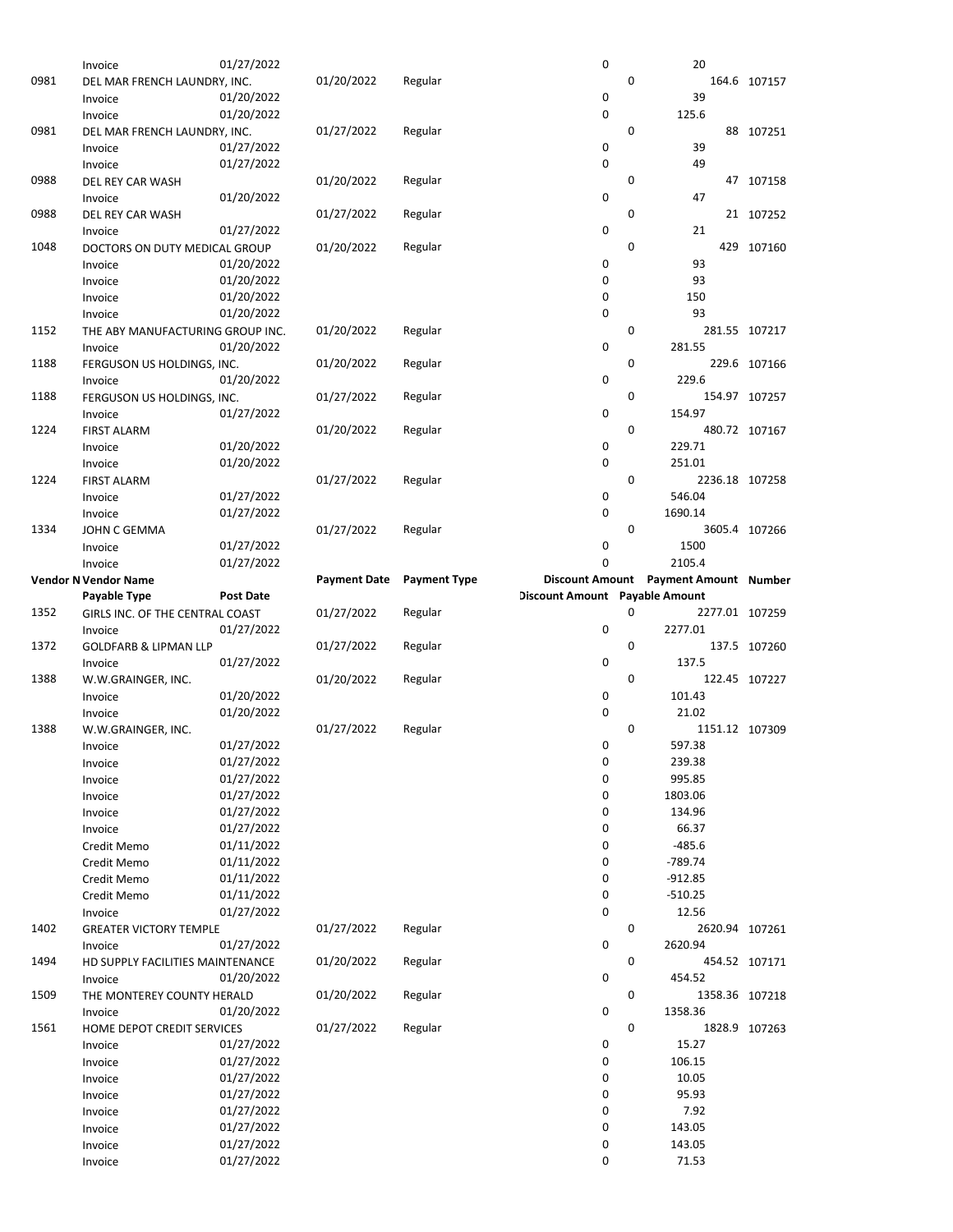|      | Invoice                                           | 01/27/2022       |                     |                     | 0                              |   | 50.7                                  |               |
|------|---------------------------------------------------|------------------|---------------------|---------------------|--------------------------------|---|---------------------------------------|---------------|
|      | Invoice                                           | 01/27/2022       |                     |                     | 0                              |   | 50.7                                  |               |
|      | Invoice                                           | 01/27/2022       |                     |                     | 0                              |   | 377.17                                |               |
|      | Invoice                                           | 01/27/2022       |                     |                     | 0                              |   | 17.93                                 |               |
|      | Invoice                                           | 01/27/2022       |                     |                     | 0                              |   | 42.07                                 |               |
|      | Invoice                                           | 01/27/2022       |                     |                     | 0                              |   | 26.22                                 |               |
|      | Invoice                                           | 01/27/2022       |                     |                     | 0                              |   | 16.35                                 |               |
|      | Invoice                                           | 01/27/2022       |                     |                     | 0                              |   | 45.85                                 |               |
|      | Invoice                                           | 01/27/2022       |                     |                     | 0                              |   | 90.84                                 |               |
|      | Invoice                                           | 01/27/2022       |                     |                     | 0                              |   | 109.18                                |               |
|      | Invoice                                           | 01/27/2022       |                     |                     | 0                              |   | 43.67                                 |               |
|      | Invoice                                           | 01/27/2022       |                     |                     | 0                              |   | 99.46                                 |               |
|      | Invoice                                           | 01/27/2022       |                     |                     | 0                              |   | 16.03                                 |               |
|      | Invoice                                           | 01/27/2022       |                     |                     | 0                              |   | 28.38                                 |               |
|      | Invoice                                           | 01/27/2022       |                     |                     | 0                              |   | 16.22                                 |               |
|      | Invoice                                           | 01/27/2022       |                     |                     | 0                              |   | 38.2                                  |               |
|      | Invoice                                           | 01/27/2022       |                     |                     | 0                              |   | 166.98                                |               |
| 1569 | <b>HOPE SERVICES</b>                              |                  | 01/27/2022          | Regular             |                                | 0 | 3964.74 107265                        |               |
|      |                                                   | 01/27/2022       |                     |                     | 0                              |   | 3964.74                               |               |
|      | Invoice                                           |                  |                     |                     |                                |   | Discount Amount Payment Amount Number |               |
|      | <b>Vendor N Vendor Name</b>                       | <b>Post Date</b> | <b>Payment Date</b> | <b>Payment Type</b> | Discount Amount Payable Amount |   |                                       |               |
|      | Payable Type                                      |                  |                     |                     |                                |   |                                       |               |
| 1743 | ORION DISTRIBUTING INC.                           |                  | 01/27/2022          | Regular             |                                | 0 |                                       | 687.08 107288 |
|      | Invoice                                           | 01/28/2022       |                     |                     | 0                              |   | 687.08                                |               |
| 1798 | KELLY-MOORE PAINT COMPANY                         |                  | 01/20/2022          | Regular             |                                | 0 |                                       | 176.03 107177 |
|      | Invoice                                           | 01/20/2022       |                     |                     | 0                              |   | 176.03                                |               |
| 1798 | <b>KELLY-MOORE PAINT COMPANY</b>                  |                  | 01/27/2022          | Regular             |                                | 0 |                                       | 49.96 107267  |
|      | Invoice                                           | 01/27/2022       |                     |                     | 0                              |   | 49.96                                 |               |
| 1924 | LEAGUE OF CAL. CITIES                             |                  | 01/27/2022          | Regular             |                                | 0 |                                       | 150 107272    |
|      | Invoice                                           | 01/27/2022       |                     |                     | 0                              |   | 150                                   |               |
| 1943 | LEGAL SERVICES FOR SENIORS                        |                  | 01/27/2022          | Regular             |                                | 0 |                                       | 2629.5 107273 |
|      | Invoice                                           | 01/27/2022       |                     |                     | 0                              |   | 2629.5                                |               |
| 1971 | LIEBERT CASSIDY WHITMORE                          |                  | 01/27/2022          | Regular             |                                | 0 |                                       | 3735 107274   |
|      | Invoice                                           | 01/27/2022       |                     |                     | 0                              |   | 3735                                  |               |
| 2129 | MONTEREY COUNTY PEACE                             |                  | 01/27/2022          | Regular             |                                | 0 |                                       | 840 107285    |
|      | Invoice                                           | 01/27/2022       |                     |                     | 0                              |   | 840                                   |               |
| 2132 | MEALS ON WHEELS OF THE                            |                  | 01/27/2022          | Regular             |                                | 0 | 1544.58 107277                        |               |
|      | Invoice                                           | 01/27/2022       |                     |                     | 0                              |   | 1544.58                               |               |
| 2184 | <b>MISSION LINEN SUPPLY</b>                       |                  | 01/20/2022          | Regular             |                                | 0 |                                       | 181.36 107185 |
|      | Invoice                                           | 01/20/2022       |                     |                     | 0                              |   | 86.7                                  |               |
|      | Invoice                                           | 01/20/2022       |                     |                     | 0                              |   | 94.66                                 |               |
| 2184 | <b>MISSION LINEN SUPPLY</b>                       |                  | 01/27/2022          | Regular             |                                | 0 |                                       | 94.66 107280  |
|      | Invoice                                           | 01/27/2022       |                     |                     | 0                              |   | 94.66                                 |               |
| 2186 | MISSION UNIFORM SERVICE                           |                  | 01/20/2022          | Regular             |                                | 0 |                                       | 701.99 107186 |
|      | Invoice                                           | 01/20/2022       |                     |                     | 0                              |   | 39.9                                  |               |
|      | Invoice                                           | 01/20/2022       |                     |                     | 0                              |   | 542.47                                |               |
|      | Invoice                                           | 01/20/2022       |                     |                     | 0                              |   | 119.62                                |               |
| 2186 | <b>MISSION UNIFORM SERVICE</b>                    |                  | 01/27/2022          | Regular             |                                | 0 |                                       | 239.42 107281 |
|      | Invoice                                           | 01/27/2022       |                     |                     | 0                              |   | 119.71                                |               |
|      | Invoice                                           | 01/27/2022       |                     |                     | 0                              |   | 119.71                                |               |
| 2205 | MONTEREY CO. CONVENTION & VISITOR'S BI 01/20/2022 |                  |                     | Regular             |                                | 0 | 16675.56 107188                       |               |
|      | Invoice                                           | 01/20/2022       |                     |                     | 0                              |   | 16675.56                              |               |
| 2205 | MONTEREY CO. CONVENTION & VISITOR'S BI 01/27/2022 |                  |                     | Regular             |                                | 0 |                                       | 19500 107284  |
|      | Invoice                                           | 01/27/2022       |                     |                     | 0                              |   | 19500                                 |               |
| 2236 | MBS BUSINESS SYSTEMS                              |                  | 01/20/2022          | Regular             |                                | 0 | 1711.09 107183                        |               |
|      | Invoice                                           | 01/20/2022       |                     |                     | 0                              |   | 1711.09                               |               |
| 2238 | MONTEREY BAY PEST CONTROL                         |                  | 01/27/2022          | Regular             |                                | 0 |                                       | 227 107283    |
|      | Invoice                                           | 01/27/2022       |                     |                     | 0                              |   | 62                                    |               |
|      | Invoice                                           | 01/27/2022       |                     |                     | 0                              |   | 100                                   |               |
|      | Invoice                                           | 01/27/2022       |                     |                     | 0                              |   | 65                                    |               |
| 2338 | MONTEREY PENINSULA WATER MGMT DISTF 01/27/2022    |                  |                     | Regular             |                                | 0 | 5552.46 107287                        |               |
|      | Invoice                                           | 01/27/2022       |                     |                     | 0                              |   | 5552.46                               |               |
| 2351 | <b>HICKS &amp; HORNELL</b>                        |                  | 01/20/2022          | Regular             |                                | 0 | 3004.27 107173                        |               |
|      | Invoice                                           | 01/20/2022       |                     |                     | 0                              |   | 1224.57                               |               |
|      | Invoice                                           | 01/20/2022       |                     |                     | 0                              |   | 111.85                                |               |
|      | Invoice                                           | 01/20/2022       |                     |                     | 0                              |   | 532.37                                |               |
|      | Invoice                                           | 01/20/2022       |                     |                     | 0                              |   | 42.23                                 |               |
|      | Invoice                                           | 01/20/2022       |                     |                     | 0                              |   | 1032.37                               |               |
|      |                                                   |                  |                     |                     |                                |   |                                       |               |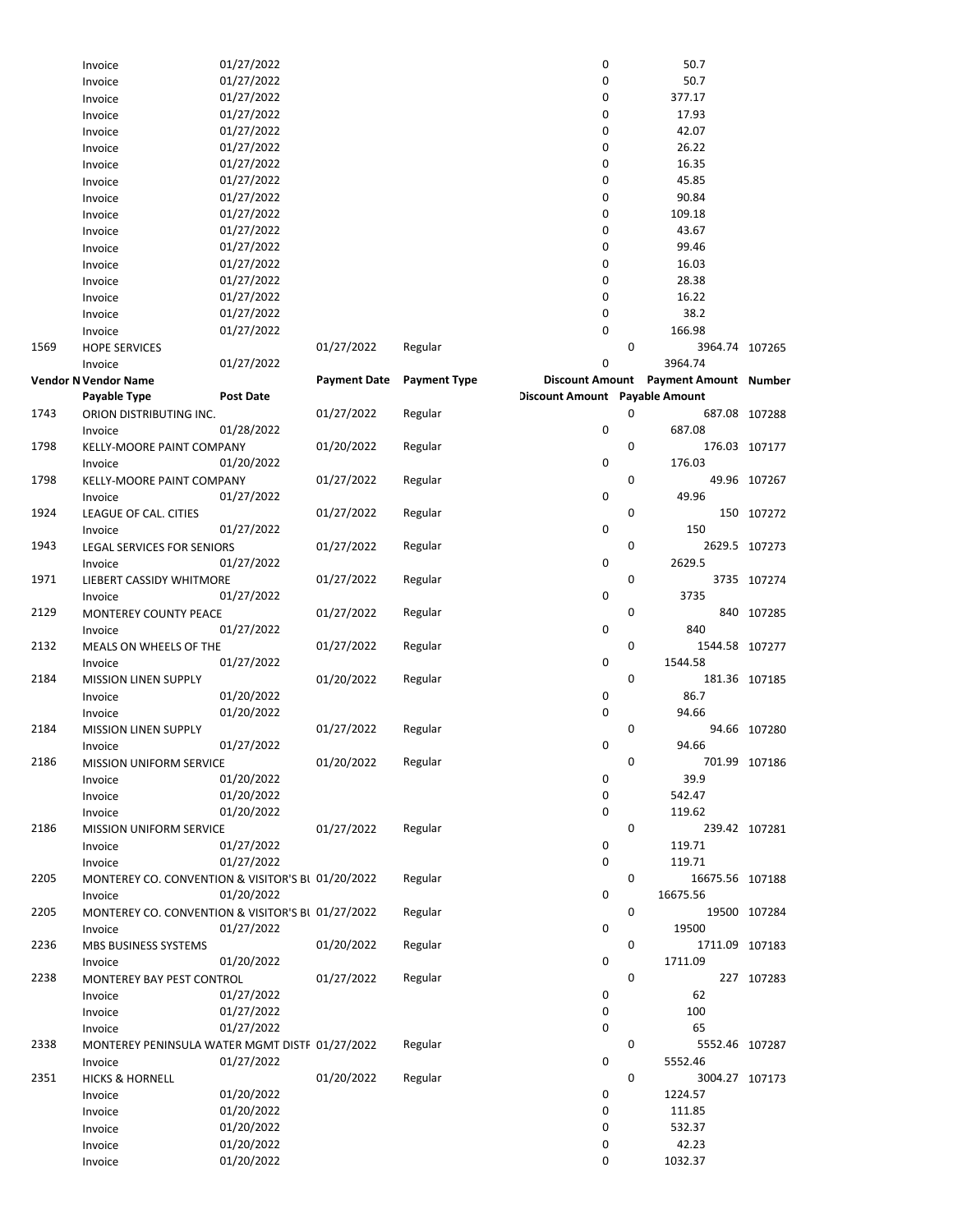|      | Invoice                                           | 01/20/2022       |                                  |                     | 0                              |             | 60.88                                 |                      |
|------|---------------------------------------------------|------------------|----------------------------------|---------------------|--------------------------------|-------------|---------------------------------------|----------------------|
|      | <b>Vendor N Vendor Name</b>                       |                  | <b>Payment Date</b>              | <b>Payment Type</b> |                                |             | Discount Amount Payment Amount Number |                      |
|      | Payable Type                                      | <b>Post Date</b> |                                  |                     | Discount Amount Payable Amount |             |                                       |                      |
| 2426 | MCDONALD REFRIGERATION INC                        |                  | 01/27/2022                       | Regular             |                                | 0           |                                       | 295.85 107276        |
|      | Invoice                                           | 01/27/2022       |                                  |                     | 0                              |             | 295.85                                |                      |
| 2638 | OVERHEAD DOOR COMPANY                             |                  | 01/20/2022                       | Regular             |                                | 0           |                                       | 235 107195           |
|      | Invoice                                           | 01/20/2022       |                                  |                     | 0                              |             | 235                                   |                      |
| 2652 | PACIFIC GAS & ELECTRIC                            |                  | 01/20/2022                       | Regular             |                                | 0           | 5681.46 107196                        |                      |
|      | Invoice                                           | 01/20/2022       |                                  |                     | 0                              |             | 5681.46                               |                      |
| 2652 | <b>PACIFIC GAS &amp; ELECTRIC</b>                 |                  | 01/20/2022                       | Regular             |                                | 0           | 44250.13 107197                       |                      |
|      | Invoice                                           | 01/20/2022       |                                  |                     | 0                              |             | 44250.13                              |                      |
| 2652 | PACIFIC GAS & ELECTRIC                            |                  | 01/20/2022                       | Regular             |                                | 0           | 5627.54 107198                        |                      |
|      | Invoice                                           | 01/20/2022       |                                  |                     | 0                              |             | 5627.54                               |                      |
| 2652 | PACIFIC GAS & ELECTRIC                            |                  | 01/27/2022                       | Regular             |                                | 0           | 51875.16 107289                       |                      |
|      | Invoice                                           | 01/25/2022       |                                  |                     | 0                              |             | 51875.16                              |                      |
| 2652 |                                                   |                  | 01/27/2022                       |                     |                                | 0           |                                       | 149.16 107290        |
|      | PACIFIC GAS & ELECTRIC                            | 01/27/2022       |                                  | Regular             | 0                              |             | 149.16                                |                      |
|      | Invoice                                           |                  |                                  |                     |                                | 0           |                                       |                      |
| 2652 | PACIFIC GAS & ELECTRIC                            |                  | 01/27/2022                       | Regular             | 0                              |             | 212.22                                | 212.22 107291        |
|      | Invoice                                           | 01/27/2022       |                                  |                     |                                |             |                                       |                      |
| 2663 | PACIFIC SMOG                                      |                  | 01/20/2022                       | Regular             |                                | 0           |                                       | 89.5 107199          |
|      | Invoice                                           | 01/20/2022       |                                  |                     | 0                              |             | 89.5                                  |                      |
| 2746 | PENINSULA POOL SERVICE & SUPPLY INC.              |                  | 01/20/2022                       | Regular             |                                | 0           |                                       | 119.8 107201         |
|      | Invoice                                           | 01/20/2022       |                                  |                     | 0                              |             | 119.8                                 |                      |
| 2752 | PENINSULA WELDING & MEDICAL SUPPLY, IN 01/20/2022 |                  |                                  | Regular             |                                | 0           |                                       | 25.8 107202          |
|      | Invoice                                           | 01/20/2022       |                                  |                     | 0                              |             | 25.8                                  |                      |
| 2849 | PREMIUM AUTO PARTS                                |                  | 01/20/2022                       | Regular             |                                | $\mathbf 0$ |                                       | 913.55 107203        |
|      | Invoice                                           | 01/20/2022       |                                  |                     | 0                              |             | 40.44                                 |                      |
|      | Invoice                                           | 01/20/2022       |                                  |                     | 0                              |             | 14.84                                 |                      |
|      | Invoice                                           | 01/20/2022       |                                  |                     | 0                              |             | 182.39                                |                      |
|      | Invoice                                           | 01/20/2022       |                                  |                     | 0                              |             | 72.6                                  |                      |
|      | Invoice                                           | 01/20/2022       |                                  |                     | 0                              |             | 4.99                                  |                      |
|      | Invoice                                           | 01/20/2022       |                                  |                     | 0                              |             | 9.11                                  |                      |
|      | Invoice                                           | 01/20/2022       |                                  |                     | 0                              |             | 15.78                                 |                      |
|      | Invoice                                           | 01/20/2022       |                                  |                     | 0                              |             | 21.81                                 |                      |
|      | Invoice                                           | 01/20/2022       |                                  |                     | 0                              |             | 19.3                                  |                      |
|      | Invoice                                           | 01/20/2022       |                                  |                     | $\mathbf 0$                    |             | 9.4                                   |                      |
|      | Invoice                                           | 01/20/2022       |                                  |                     | 0                              |             | 403.37                                |                      |
|      | Invoice                                           | 01/20/2022       |                                  |                     | 0                              |             | 59.87                                 |                      |
|      | Invoice                                           | 01/20/2022       |                                  |                     | 0                              |             | 46.52                                 |                      |
|      | Invoice                                           | 01/20/2022       |                                  |                     | 0                              |             | 10.91                                 |                      |
|      | Invoice                                           | 01/20/2022       |                                  |                     | 0                              |             | 2.22                                  |                      |
|      | <b>Vendor N Vendor Name</b>                       |                  | <b>Payment Date</b> Payment Type |                     |                                |             | Discount Amount Payment Amount Number |                      |
|      | Payable Type                                      | <b>Post Date</b> |                                  |                     | Discount Amount Payable Amount |             |                                       |                      |
|      | <b>Bank Code: PY-Payroll Payables</b>             |                  |                                  |                     |                                |             |                                       |                      |
| 2877 | PUBLIC EMPLOYEES' RETIREMENT SYSTEM               |                  | 01/24/2022                       | <b>Bank Draft</b>   |                                | 0           |                                       | -0.16 1002019558     |
|      | Credit Memo                                       | 12/30/2021       |                                  |                     | 0                              |             | $-0.16$                               |                      |
| 2877 | PUBLIC EMPLOYEES' RETIREMENT SYSTEM               |                  | 01/24/2022                       | <b>Bank Draft</b>   |                                | 0           |                                       | -17.34 1002019558    |
|      | Credit Memo                                       | 12/30/2021       |                                  |                     | 0                              |             | $-17.34$                              |                      |
| 2877 | PUBLIC EMPLOYEES' RETIREMENT SYSTEM               |                  | 01/24/2022                       | <b>Bank Draft</b>   |                                | 0           |                                       | -22.27 1002019558    |
|      | Credit Memo                                       | 12/30/2021       |                                  |                     | 0                              |             | $-22.27$                              |                      |
| 2877 | PUBLIC EMPLOYEES' RETIREMENT SYSTEM               |                  | 01/24/2022                       | <b>Bank Draft</b>   |                                | 0           |                                       | 131582.77 1002019558 |
|      | Invoice                                           | 12/30/2021       |                                  |                     | 0                              |             | 131582.77                             |                      |
|      | <b>Vendor N Vendor Name</b>                       |                  | <b>Payment Date</b>              | <b>Payment Type</b> |                                |             | Discount Amount Payment Amount Number |                      |
|      | <b>Payable Type</b>                               | <b>Post Date</b> |                                  |                     | Discount Amount Payable Amount |             |                                       |                      |
|      | <b>Bank Code: AP-Regular Payables</b>             |                  |                                  |                     |                                |             |                                       |                      |
| 3154 | GREEN VALLEY LANSCAPE INC.                        |                  | 01/20/2022                       | Regular             |                                | 0           |                                       | 216.11 107170        |
|      | Invoice                                           | 01/20/2022       |                                  |                     | 0                              |             | 78.64                                 |                      |
|      | Invoice                                           | 01/20/2022       |                                  |                     | 0                              |             | 60.48                                 |                      |
|      | Invoice                                           | 01/20/2022       |                                  |                     | 0                              |             | 42                                    |                      |
|      | Invoice                                           | 01/20/2022       |                                  |                     | 0                              |             | 34.99                                 |                      |
| 3154 | GREEN VALLEY LANSCAPE INC.                        |                  | 01/27/2022                       | Regular             |                                | 0           |                                       | 550.95 107262        |
|      | Invoice                                           | 01/27/2022       |                                  |                     | 0                              |             | 390.4                                 |                      |
|      | Invoice                                           | 01/27/2022       |                                  |                     | 0                              |             | 74.1                                  |                      |
|      | Invoice                                           | 01/27/2022       |                                  |                     | 0                              |             | 49.4                                  |                      |
|      | Invoice                                           | 01/27/2022       |                                  |                     | 0                              |             | 37.05                                 |                      |
| 3290 | SOCIETY FOR THE PREVENTION OF CRUELTY 01/20/2022  |                  |                                  | Regular             |                                | 0           |                                       | 4732 107211          |
|      | Invoice                                           | 01/20/2022       |                                  |                     | 0                              |             | 4732                                  |                      |
|      |                                                   |                  |                                  |                     |                                |             |                                       |                      |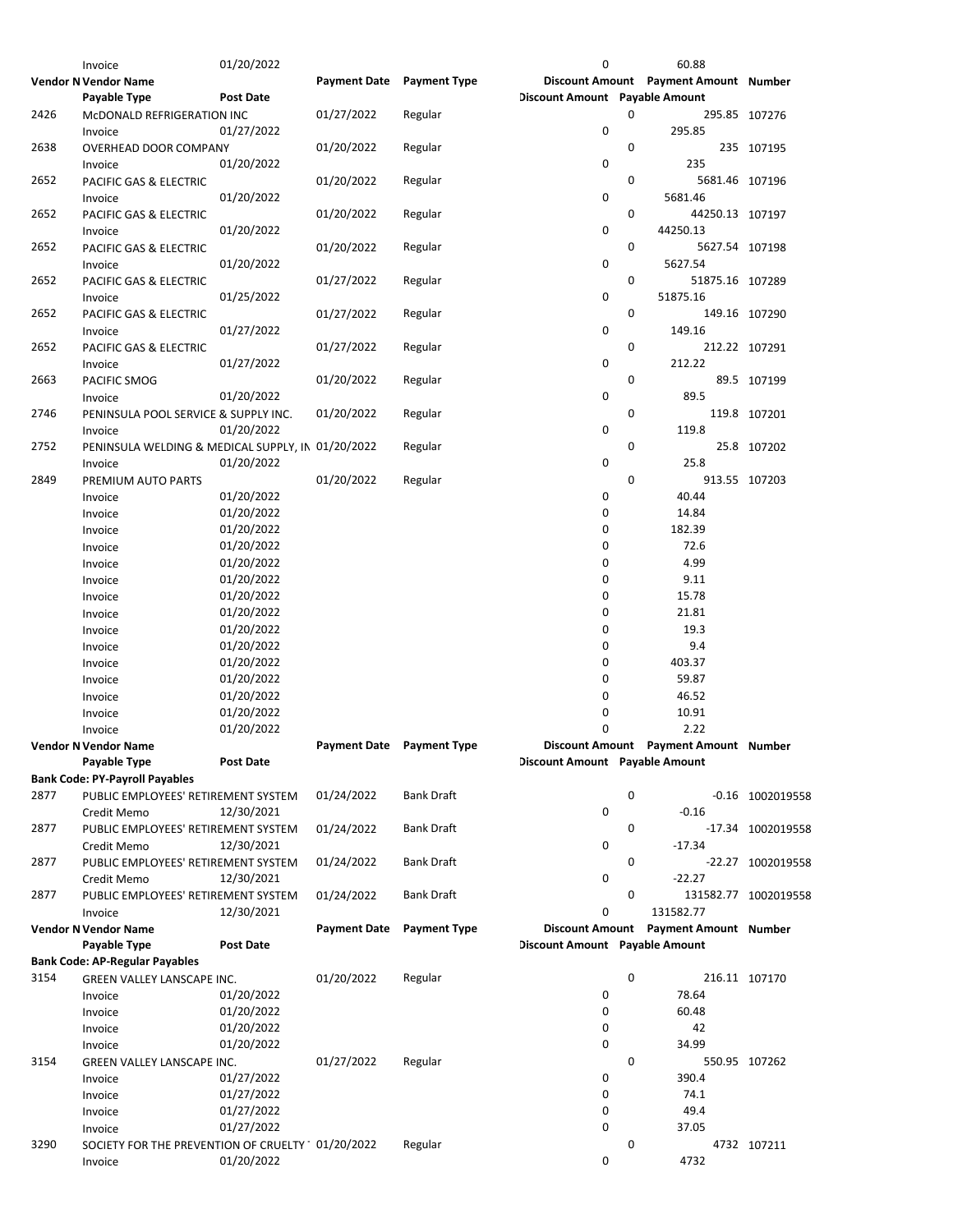| 3290 | SOCIETY FOR THE PREVENTION OF CRUELTY 01/27/2022 |                  |                     | Regular             |                                | 0 |                                       | 166 107299            |
|------|--------------------------------------------------|------------------|---------------------|---------------------|--------------------------------|---|---------------------------------------|-----------------------|
|      | Invoice                                          | 01/27/2022       |                     |                     | 0                              |   | 166                                   |                       |
| 3307 | SAME DAY SHRED                                   |                  | 01/20/2022          | Regular             |                                | 0 |                                       | 45 107207             |
|      | Invoice                                          | 01/20/2022       |                     |                     | 0                              |   | 45                                    |                       |
| 3319 | STAPLES ADVANTAGE                                |                  | 01/20/2022          | Regular             |                                | 0 |                                       | 657.47 107213         |
|      | Invoice                                          | 01/20/2022       |                     |                     | 0                              |   | 111.27                                |                       |
|      | Invoice                                          | 01/20/2022       |                     |                     | 0                              |   | 164.83                                |                       |
|      | Invoice                                          | 01/20/2022       |                     |                     | 0                              |   | 42.02                                 |                       |
|      | Invoice                                          | 01/20/2022       |                     |                     | 0                              |   | 98.96                                 |                       |
|      | Invoice                                          | 01/20/2022       |                     |                     | 0                              |   | 240.39                                |                       |
| 3319 |                                                  |                  |                     |                     |                                | 0 |                                       | 1256.2 107301         |
|      | STAPLES ADVANTAGE                                |                  | 01/27/2022          | Regular             | 0                              |   | 242.52                                |                       |
|      | Invoice                                          | 01/27/2022       |                     |                     |                                |   |                                       |                       |
|      | Invoice                                          | 01/27/2022       |                     |                     | 0                              |   | 41.49                                 |                       |
|      | Invoice                                          | 01/27/2022       |                     |                     | 0                              |   | 42.05                                 |                       |
|      | Invoice                                          | 01/27/2022       |                     |                     | 0                              |   | 288.58                                |                       |
|      | Invoice                                          | 01/27/2022       |                     |                     | 0                              |   | 216.54                                |                       |
|      | Invoice                                          | 01/27/2022       |                     |                     | 0                              |   | 55.7                                  |                       |
|      | Invoice                                          | 01/27/2022       |                     |                     | 0                              |   | 313.62                                |                       |
|      | Invoice                                          | 01/27/2022       |                     |                     | 0                              |   | 55.7                                  |                       |
| 3574 | U.S. BANK-CALCARD                                |                  | 01/20/2022          | Regular             |                                | 0 | 53892.11 107222                       |                       |
|      | Invoice                                          | 12/22/2021       |                     |                     | 0                              |   | 53892.11                              |                       |
| 3622 | V & V MANUFACTURING, INC.                        |                  | 01/20/2022          | Regular             |                                | 0 |                                       | 36.31 107225          |
|      | Invoice                                          | 01/20/2022       |                     |                     | 0                              |   | 36.31                                 |                       |
| 3785 | ZAP MANUFACTURING INC.                           |                  | 01/27/2022          | Regular             |                                | 0 | 5757.48 107312                        |                       |
|      | Invoice                                          | 01/27/2022       |                     |                     | 0                              |   | 3528.78                               |                       |
|      | Invoice                                          | 01/27/2022       |                     |                     | 0                              |   | 2228.7                                |                       |
| 3851 |                                                  |                  | 01/20/2022          | Regular             |                                | 0 | 5342.28 107148                        |                       |
|      | BOUND TREE MEDICAL, LLC                          | 01/20/2022       |                     |                     | 0                              |   | 606.35                                |                       |
|      | Invoice                                          |                  |                     |                     |                                |   |                                       |                       |
|      | Invoice                                          | 01/20/2022       |                     |                     | 0                              |   | 2442.84                               |                       |
|      | Invoice                                          | 01/20/2022       |                     |                     | 0                              |   | 2293.09                               |                       |
| 3851 | BOUND TREE MEDICAL, LLC                          |                  | 01/27/2022          | Regular             |                                | 0 | 2998.28 107239                        |                       |
|      | Invoice                                          | 01/27/2022       |                     |                     | 0                              |   | 1818.95                               |                       |
|      | Invoice                                          | 01/27/2022       |                     |                     | 0                              |   | 1179.33                               |                       |
| 3974 | SEASIDE HIGH SCHOOL GIRLS SOCCER TEAM            |                  | 01/20/2022          | Regular             |                                | 0 |                                       | 3000 107209           |
|      | Invoice                                          | 01/20/2022       |                     |                     | 0                              |   | 3000                                  |                       |
| 4560 | <b>LAUREL CONTE</b>                              |                  | 01/20/2022          | Regular             |                                | 0 | 1646.47 107179                        |                       |
|      | Invoice                                          | 01/20/2022       |                     |                     | 0                              |   | 1646.47                               |                       |
|      | <b>Vendor N Vendor Name</b>                      |                  | <b>Payment Date</b> | <b>Payment Type</b> |                                |   | Discount Amount Payment Amount Number |                       |
|      | Payable Type                                     | <b>Post Date</b> |                     |                     | Discount Amount Payable Amount |   |                                       |                       |
| 4560 | LAUREL CONTE                                     |                  | 01/27/2022          | Regular             |                                | 0 | 223680 107269                         |                       |
|      | Invoice                                          | 01/27/2022       |                     |                     | 0                              |   | 223680                                |                       |
| 4560 | <b>LAUREL CONTE</b>                              |                  | 01/27/2022          | Regular             |                                | 0 |                                       | 518.9 107270          |
|      | Invoice                                          | 01/27/2022       |                     |                     | 0                              |   | 518.9                                 |                       |
| 4892 | <b>EDGES ELECTRICAL GROUP</b>                    |                  | 01/20/2022          | Regular             |                                | 0 |                                       | 16.15 107162          |
|      | Invoice                                          | 01/20/2022       |                     |                     | 0                              |   | 16.15                                 |                       |
| 4892 |                                                  |                  | 01/27/2022          | Regular             |                                | 0 |                                       | 273.13 107255         |
|      | <b>EDGES ELECTRICAL GROUP</b>                    |                  |                     |                     | 0                              |   | 273.13                                |                       |
|      | Invoice                                          | 01/27/2022       |                     |                     |                                |   |                                       |                       |
| 4896 | DEPARTMENT OF JUSTICE                            |                  | 01/20/2022          | Regular             |                                | 0 |                                       | 66 107159             |
|      | Invoice                                          | 01/20/2022       |                     |                     | 0                              |   | 66                                    |                       |
| 4896 | DEPARTMENT OF JUSTICE                            |                  | 01/27/2022          | Regular             |                                | 0 |                                       | 160 107253            |
|      | Invoice                                          | 01/27/2022       |                     |                     | $\mathbf 0$                    |   | 160                                   |                       |
|      | <b>Vendor N Vendor Name</b>                      |                  | <b>Payment Date</b> | <b>Payment Type</b> |                                |   | Discount Amount Payment Amount Number |                       |
|      | Payable Type                                     | Post Date        |                     |                     | Discount Amount Payable Amount |   |                                       |                       |
|      | <b>Bank Code: PY-Payroll Payables</b>            |                  |                     |                     |                                |   |                                       |                       |
| 4920 | ICMA RETIREMENT TRUST-457                        |                  | 01/20/2022          | <b>Bank Draft</b>   |                                | 0 |                                       | 36123.96 000004710677 |
|      | Invoice                                          | 01/13/2022       |                     |                     | 0                              |   | 36123.96                              |                       |
| 4920 | ICMA RETIREMENT TRUST-457                        |                  | 01/28/2022          | <b>Bank Draft</b>   |                                | 0 |                                       | 33691.58 000004845671 |
|      | Invoice                                          | 01/27/2022       |                     |                     | 0                              |   | 33691.58                              |                       |
|      | <b>Vendor N Vendor Name</b>                      |                  | <b>Payment Date</b> | <b>Payment Type</b> |                                |   | Discount Amount Payment Amount Number |                       |
|      | Payable Type                                     | Post Date        |                     |                     | Discount Amount Payable Amount |   |                                       |                       |
|      | <b>Bank Code: AP-Regular Payables</b>            |                  |                     |                     |                                |   |                                       |                       |
| 4970 | <b>WHITSON ENGINEERS</b>                         |                  | 01/20/2022          | Regular             |                                | 0 | 8449.18 107228                        |                       |
|      | Invoice                                          | 01/20/2022       |                     |                     | 0                              |   | 8449.18                               |                       |
| 4970 | <b>WHITSON ENGINEERS</b>                         |                  | 01/27/2022          | Regular             |                                | 0 |                                       | 2555 107311           |
|      | Invoice                                          | 01/27/2022       |                     |                     | 0                              |   | 2555                                  |                       |
| 5038 |                                                  |                  | 01/27/2022          |                     |                                | 0 | 2541.75 107302                        |                       |
|      | THE VILLAGE PROJECT, INC.                        |                  |                     | Regular             | 0                              |   |                                       |                       |
|      | Invoice                                          | 01/27/2022       |                     |                     |                                |   | 2541.75                               |                       |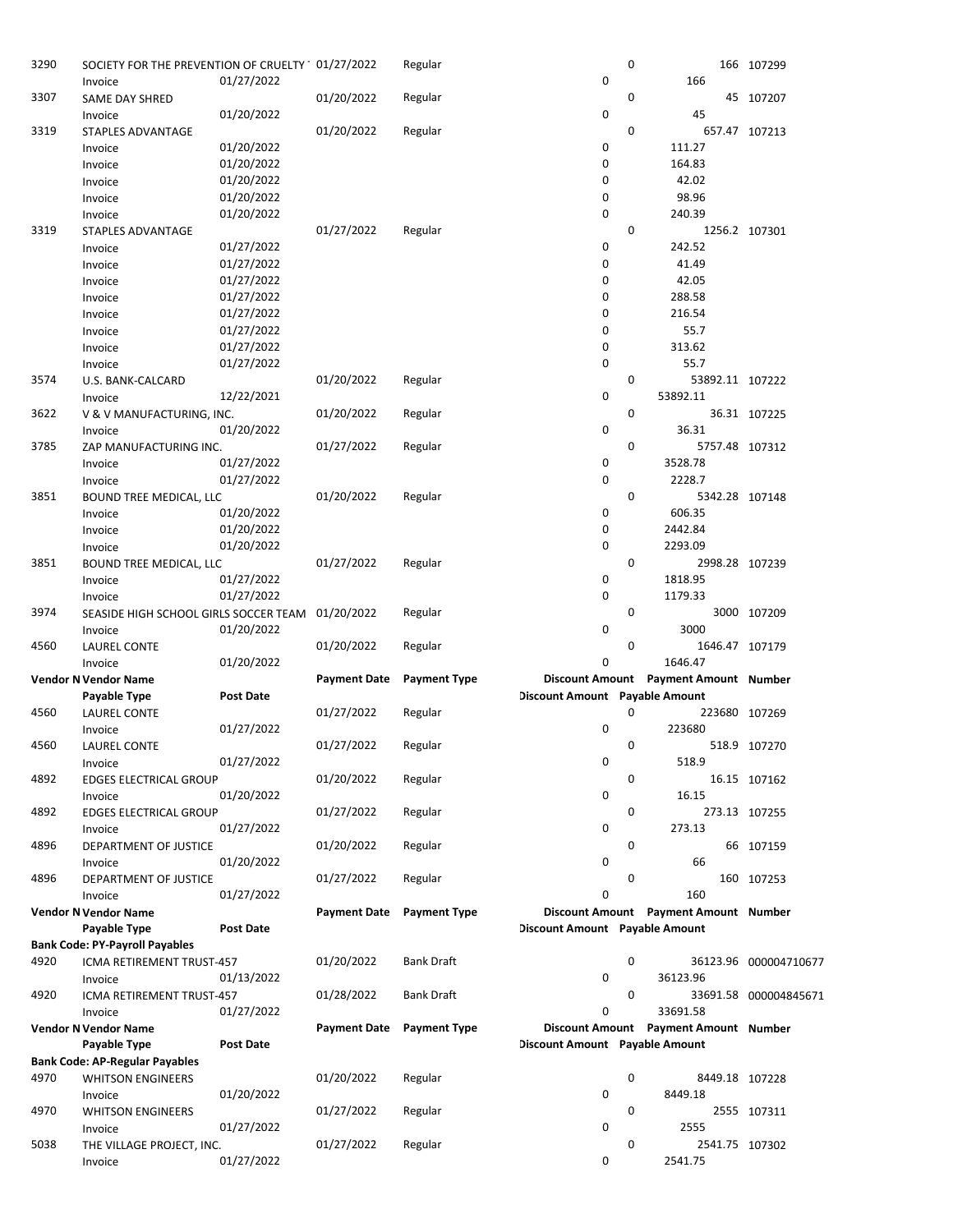| 5126 | CENTRAL COAST GLASS & WINDOW CO., INC 01/20/2022<br>Invoice | 01/20/2022       |                           | Regular             | 0                              | 0           | 457.67                                | 457.67 107152            |
|------|-------------------------------------------------------------|------------------|---------------------------|---------------------|--------------------------------|-------------|---------------------------------------|--------------------------|
|      | Vendor N Vendor Name                                        |                  | <b>Payment Date</b>       | <b>Payment Type</b> |                                |             | Discount Amount Payment Amount Number |                          |
|      | Payable Type                                                | Post Date        |                           |                     | Discount Amount Payable Amount |             |                                       |                          |
|      | <b>Bank Code: PY-Payroll Payables</b>                       |                  |                           |                     |                                |             |                                       |                          |
| 5144 | <b>STATE OF CALIFORNIA</b><br>Invoice                       | 01/13/2022       | 01/18/2022                | <b>Bank Draft</b>   | 0                              | 0           | 29409.56                              | 29409.56 1-005-040-736   |
| 5144 | <b>STATE OF CALIFORNIA</b><br>Invoice                       | 01/27/2022       | 01/28/2022                | <b>Bank Draft</b>   | 0                              | 0           | 31628.74                              | 31628.74 0-285-731-936   |
|      | <b>Vendor N Vendor Name</b>                                 |                  | <b>Payment Date</b>       | <b>Payment Type</b> |                                |             | Discount Amount Payment Amount Number |                          |
|      | Payable Type                                                | <b>Post Date</b> |                           |                     | Discount Amount Payable Amount |             |                                       |                          |
|      | <b>Bank Code: AP-Regular Payables</b>                       |                  |                           |                     |                                |             |                                       |                          |
| 5239 | URBAN LUMBERJACKS, INC.<br>Invoice                          |                  | 01/20/2022                | Regular             | 0                              | $\mathbf 0$ | 3600                                  | 3600 107224              |
|      |                                                             | 01/20/2022       | Payment Date Payment Type |                     |                                |             |                                       |                          |
|      | Vendor N Vendor Name                                        |                  |                           |                     |                                |             | Discount Amount Payment Amount Number |                          |
|      | Payable Type                                                | Post Date        |                           |                     | Discount Amount Payable Amount |             |                                       |                          |
|      | <b>Bank Code: PY-Payroll Payables</b>                       |                  |                           |                     |                                |             |                                       |                          |
| 5264 | RABOBANK, N.A.<br>Invoice                                   | 01/13/2022       | 01/18/2022                | <b>Bank Draft</b>   | 0                              | 0           | 19798.94                              | 19798.94 270241473404868 |
| 5264 | RABOBANK, N.A.                                              |                  | 01/18/2022                | <b>Bank Draft</b>   |                                | 0           |                                       | 76735.16 270241473404868 |
|      | Invoice                                                     | 01/13/2022       |                           |                     | 0                              |             | 76735.16                              |                          |
| 5264 |                                                             |                  | 01/28/2022                | <b>Bank Draft</b>   |                                | 0           |                                       | 19957.28 270242831622199 |
|      | RABOBANK, N.A.<br>Invoice                                   | 01/27/2022       |                           |                     | 0                              |             | 19957.28                              |                          |
| 5264 | RABOBANK, N.A.                                              |                  | 01/28/2022                | <b>Bank Draft</b>   |                                | 0           |                                       | 83041.84 270242831622199 |
|      | Invoice                                                     | 01/27/2022       |                           |                     | 0                              |             | 83041.84                              |                          |
|      | <b>Vendor N Vendor Name</b>                                 |                  | <b>Payment Date</b>       | <b>Payment Type</b> |                                |             | Discount Amount Payment Amount Number |                          |
|      | Payable Type                                                | <b>Post Date</b> |                           |                     | Discount Amount Payable Amount |             |                                       |                          |
|      | <b>Bank Code: AP-Regular Payables</b>                       |                  |                           |                     |                                |             |                                       |                          |
| 5272 | <b>CITY OF SEASIDE</b>                                      |                  | 01/25/2022                | Regular             |                                | 0           |                                       | $-0.01$ 107636           |
| 5272 |                                                             |                  |                           | Regular             |                                | 0           |                                       | 0.01 107636              |
|      | <b>CITY OF SEASIDE</b><br>Invoice                           | 01/25/2022       | 01/25/2022                |                     | 0                              |             | 0.01                                  |                          |
| 5326 |                                                             |                  |                           |                     |                                | 0           |                                       |                          |
|      | TYLER TECHNOLOGIES, INC.                                    |                  | 01/20/2022                | Regular             |                                |             |                                       | 290 107220               |
|      | Invoice                                                     | 01/20/2022       |                           |                     | 0                              | 0           | 290                                   |                          |
| 5391 | SUMMIT UNIFORMS CORP.                                       |                  | 01/20/2022                | Regular             |                                |             | 3734.06 107215                        |                          |
|      | Invoice                                                     | 01/20/2022       |                           |                     | 0                              |             | 3734.06                               |                          |
| 5417 | <b>RENTAL DEPOT</b>                                         |                  | 01/27/2022                | Regular             |                                | 0           | 3174.03 107294                        |                          |
|      | Invoice                                                     | 01/27/2022       |                           |                     | 0                              |             | 77.99                                 |                          |
|      | Invoice                                                     | 01/27/2022       |                           |                     | 0                              |             | 3096.04                               |                          |
|      | <b>Vendor N Vendor Name</b>                                 |                  | Payment Date Payment Type |                     |                                |             | Discount Amount Payment Amount Number |                          |
|      | Payable Type                                                | <b>Post Date</b> |                           |                     | Discount Amount Payable Amount |             |                                       |                          |
|      | <b>Bank Code: PY-Payroll Payables</b>                       |                  |                           |                     |                                |             |                                       |                          |
| 5462 | LABORERS NATIONAL PENSION                                   |                  | 01/19/2022                | <b>Bank Draft</b>   |                                | 0           |                                       | -864 FD5824              |
|      | Credit Memo                                                 | 12/30/2021       |                           |                     | 0                              |             | $-864$                                |                          |
| 5462 | <b>LABORERS NATIONAL PENSION</b>                            |                  | 01/19/2022                | Bank Draft          |                                | 0           |                                       | 3168 FD5824              |
|      | Invoice                                                     | 12/30/2021       |                           |                     | 0                              |             | 3168                                  |                          |
| 5462 | LABORERS NATIONAL PENSION                                   |                  | 01/19/2022                | <b>Bank Draft</b>   |                                | 0           |                                       | 288 FD5824               |
|      | Invoice                                                     | 12/30/2021       |                           |                     | 0                              |             | 288                                   |                          |
| 5462 | LABORERS NATIONAL PENSION                                   |                  | 01/19/2022                | <b>Bank Draft</b>   |                                | 0           |                                       | 288 FD5824               |
|      | Invoice                                                     | 12/02/2021       |                           |                     | 0                              |             | 288                                   |                          |
| 5462 | LABORERS NATIONAL PENSION                                   |                  | 01/19/2022                | <b>Bank Draft</b>   |                                | 0           |                                       | 2880 FD5824              |
|      | Invoice                                                     | 12/16/2021       |                           |                     | 0                              |             | 2880                                  |                          |
| 5462 | LABORERS NATIONAL PENSION                                   |                  | 01/19/2022                | <b>Bank Draft</b>   |                                | 0           |                                       | 288 FD5824               |
|      | Invoice                                                     | 12/16/2021       |                           |                     | 0                              |             | 288                                   |                          |
| 5462 | <b>LABORERS NATIONAL PENSION</b>                            |                  | 01/19/2022                | <b>Bank Draft</b>   |                                | 0           |                                       | 2880 FD5824              |
|      | Invoice                                                     | 12/02/2021       |                           |                     | 0                              |             | 2880                                  |                          |
|      | <b>Vendor N Vendor Name</b>                                 |                  | Payment Date Payment Type |                     |                                |             | Discount Amount Payment Amount Number |                          |
|      | Payable Type                                                | Post Date        |                           |                     | Discount Amount Payable Amount |             |                                       |                          |
|      | <b>Bank Code: AP-Regular Payables</b>                       |                  |                           |                     |                                |             |                                       |                          |
| 5523 | ADVANCE WATER ENGINEERING, INC.                             |                  | 01/20/2022                | Regular             |                                | 0           |                                       | 532.5 107138             |
|      | Invoice                                                     | 01/20/2022       |                           |                     | 0                              |             | 266.25                                |                          |
|      | Invoice                                                     | 01/20/2022       |                           |                     | 0                              |             | 266.25                                |                          |
| 5582 | O'REILLY AUTO PARTS                                         |                  | 01/20/2022                | Regular             |                                | 0           |                                       | 53.08 107194             |
|      | Invoice                                                     | 01/20/2022       |                           |                     | 0                              |             | 10.54                                 |                          |
|      | Invoice                                                     | 01/20/2022       |                           |                     | 0                              |             | 42.54                                 |                          |
| 5776 | ALENA RACHELLE WAGREICH                                     |                  | 01/27/2022                | Regular             |                                | 0           |                                       | 92.23 107232             |
|      | Invoice                                                     | 01/27/2022       |                           |                     | 0                              |             | 92.23                                 |                          |
| 5833 | SCOTT JOHNSON                                               |                  | 01/20/2022                | Regular             |                                | 0           |                                       | 194.14 107208            |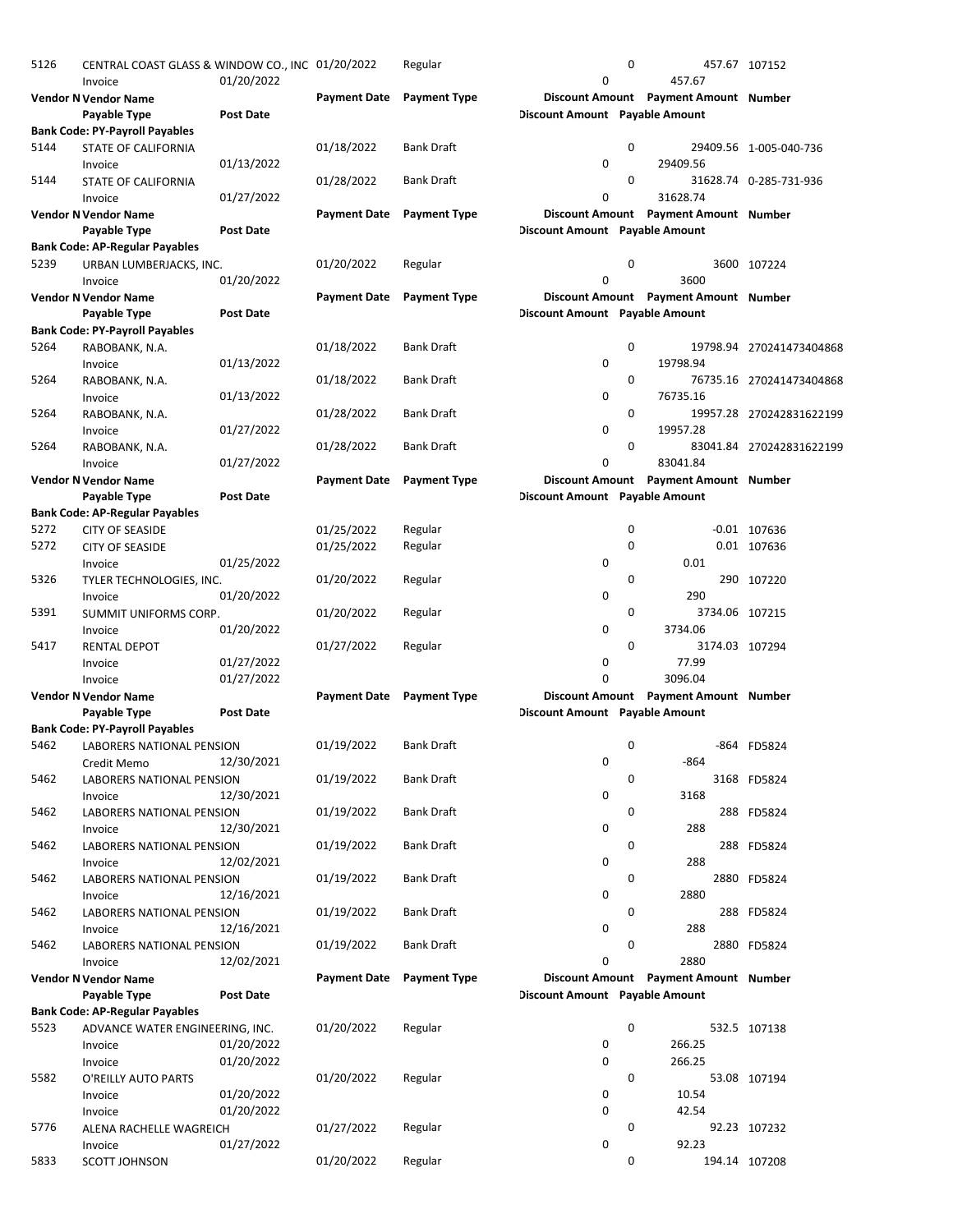|      | Credit Memo                              | 12/10/2021       |                     |                     | 0                              |             | $-81.28$                              |               |
|------|------------------------------------------|------------------|---------------------|---------------------|--------------------------------|-------------|---------------------------------------|---------------|
|      | Credit Memo                              | 04/23/2021       |                     |                     | 0                              |             | $-52.33$                              |               |
|      | Invoice                                  | 01/20/2022       |                     |                     | 0                              |             | 327.75                                |               |
| 5873 | UNITED SITE SERVICES OF CALIFORNIA, INC. |                  | 01/20/2022          | Regular             |                                | 0           |                                       | 54.63 107223  |
|      | Invoice                                  | 01/20/2022       |                     |                     | 0                              |             | 54.63                                 |               |
| 5996 | <b>WITMER-TYSON IMPORTS</b>              |                  | 01/20/2022          | Regular             |                                | $\mathbf 0$ |                                       | 1300 107229   |
|      | Invoice                                  | 01/20/2022       |                     |                     | 0                              |             | 650                                   |               |
|      | Invoice                                  | 01/20/2022       |                     |                     | 0                              |             | 650                                   |               |
| 6172 | LEXISNEXIS RISK DATA MANGEMENT INC.      |                  | 01/20/2022          | Regular             |                                | 0           |                                       | 300 107181    |
|      | Invoice                                  | 01/20/2022       |                     |                     | 0                              |             | 300                                   |               |
| 6197 | U.S. BANK EQUIPMENT FINANCE              |                  | 01/20/2022          | Regular             |                                | 0           |                                       | 197.31 107221 |
|      | Invoice                                  | 01/20/2022       |                     |                     | 0                              |             | 197.31                                |               |
| 6197 | U.S. BANK EQUIPMENT FINANCE              |                  | 01/27/2022          | Regular             |                                | 0           |                                       | 125.71 107305 |
|      | Invoice                                  | 01/27/2022       |                     |                     | 0                              |             | 125.71                                |               |
| 6204 | <b>CONCERN HEALTH</b>                    |                  | 01/27/2022          | Regular             |                                | $\mathbf 0$ |                                       | 783.75 107249 |
|      | Invoice                                  | 01/27/2022       |                     |                     | 0                              |             | 783.75                                |               |
| 6210 | S & L INVESTMENTS                        |                  | 01/20/2022          | Regular             |                                | 0           |                                       | 693.54 107206 |
|      | Invoice                                  | 01/20/2022       |                     |                     | 0                              |             | 693.54                                |               |
| 6284 | <b>JOHNSON ELECTRONICS</b>               |                  | 01/20/2022          | Regular             |                                | 0           |                                       | 84 107176     |
|      | Invoice                                  | 01/20/2022       |                     |                     | 0                              |             | 84                                    |               |
| 6306 | <b>GAVILAN PEST CONTROL</b>              |                  | 01/20/2022          | Regular             |                                | $\mathbf 0$ |                                       | 258 107168    |
|      | Invoice                                  | 01/20/2022       |                     |                     | 0                              |             | 88                                    |               |
|      | Invoice                                  | 01/20/2022       |                     |                     | 0                              |             | 92                                    |               |
|      | Invoice                                  | 01/20/2022       |                     |                     | 0                              |             | 78                                    |               |
| 6379 | MARINA COAST WATER DISTRICT              |                  | 01/20/2022          | Regular             |                                | 0           | 1043.59 107182                        |               |
|      | Invoice                                  | 01/20/2022       |                     |                     | 0                              |             | 174.49                                |               |
|      |                                          | 01/20/2022       |                     |                     | 0                              |             | 210.39                                |               |
|      | Invoice                                  | 01/20/2022       |                     |                     | 0                              |             | 484.22                                |               |
|      | Invoice                                  | 01/20/2022       |                     |                     | 0                              |             | 174.49                                |               |
| 6477 | Invoice                                  |                  | 01/20/2022          | Regular             |                                | $\mathbf 0$ |                                       |               |
|      | ROBERT S. JAQUES                         | 01/20/2022       |                     |                     | 0                              |             | 3600                                  | 3600 107204   |
|      | Invoice                                  |                  |                     |                     |                                | 0           |                                       |               |
| 6553 | COMCAST                                  |                  | 01/27/2022          | Regular             | 0                              |             |                                       | 57.71 107247  |
|      | Invoice                                  | 01/27/2022       |                     |                     |                                |             | 57.71                                 |               |
|      |                                          |                  |                     |                     |                                |             |                                       |               |
| 6599 | MONTEREY PENINSULA ENGINEERING           |                  | 01/27/2022          | Regular             |                                | 0           | 64448.18 107286                       |               |
|      | Invoice                                  | 01/27/2022       |                     |                     | $\mathbf 0$                    |             | 64448.18                              |               |
|      | <b>Vendor N Vendor Name</b>              |                  | <b>Payment Date</b> | <b>Payment Type</b> |                                |             | Discount Amount Payment Amount Number |               |
|      | Payable Type                             | <b>Post Date</b> |                     |                     | Discount Amount Payable Amount |             |                                       |               |
| 6671 | <b>VERIZON WIRELESS</b>                  |                  | 01/20/2022          | Regular             |                                | 0           | 5575.84 107226                        |               |
|      | Invoice                                  | 01/20/2022       |                     |                     | 0                              |             | 1037.6                                |               |
|      | Invoice                                  | 01/20/2022       |                     |                     | 0                              |             | 798.23                                |               |
|      | Invoice                                  | 01/20/2022       |                     |                     | 0                              |             | 422.94                                |               |
|      | Invoice                                  | 01/20/2022       |                     |                     | 0                              |             | 1564.05                               |               |
|      | Invoice                                  | 01/20/2022       |                     |                     | 0                              |             | 1301.38                               |               |
|      | Invoice                                  | 01/20/2022       |                     |                     | 0                              |             | 38.01                                 |               |
|      | Invoice                                  | 01/20/2022       |                     |                     | 0                              |             | 413.63                                |               |
| 6671 | <b>VERIZON WIRELESS</b>                  |                  | 01/27/2022          | Regular             |                                | 0           |                                       | 102.45 107307 |
|      | Invoice                                  | 01/27/2022       |                     |                     | 0                              |             | 102.45                                |               |
| 6727 | DATAPROSE, LLC                           |                  | 01/20/2022          | Regular             |                                | 0           |                                       | 485.88 107154 |
|      | Invoice                                  | 01/20/2022       |                     |                     | 0                              |             | 485.88                                |               |
| 6747 | <b>AT&amp;T MOBILITY</b>                 |                  | 01/27/2022          | Regular             |                                | 0           |                                       | 307.46 107236 |
|      | Invoice                                  | 01/27/2022       |                     |                     | 0                              |             | 116.55                                |               |
|      | Invoice                                  | 01/27/2022       |                     |                     | 0                              |             | 190.91                                |               |
| 6761 | MONTEREY SIGNS, INC.                     |                  | 01/20/2022          | Regular             |                                | 0           | 1087.04 107192                        |               |
|      | Invoice                                  | 01/20/2022       |                     |                     | 0                              |             | 1087.04                               |               |
| 6818 | DE LAGE LANDEN                           |                  | 01/20/2022          | Regular             |                                | 0           |                                       | 500.35 107156 |
|      | Invoice                                  | 01/20/2022       |                     |                     | 0                              |             | 500.35                                |               |
| 6835 | LANGUAGE TESTING INTERNATIONAL           |                  | 01/27/2022          | Regular             |                                | 0           |                                       | 60 107268     |
|      | Invoice                                  | 01/27/2022       |                     |                     | 0                              |             | 60                                    |               |
| 7071 | AT&T                                     |                  | 01/20/2022          | Regular             |                                | 0           |                                       | 154.56 107144 |
|      | Invoice                                  | 01/20/2022       |                     |                     | 0                              |             | 51.52                                 |               |
|      | Invoice                                  | 01/20/2022       |                     |                     | 0                              |             | 51.52                                 |               |
|      | Invoice                                  | 01/20/2022       |                     |                     | 0                              |             | 51.52                                 |               |
| 7288 | ACTION COUNCIL OF MONTEREY COUNTY        |                  | 01/20/2022          | Regular             |                                | 0           |                                       | -3000 107137  |
| 7288 | ACTION COUNCIL OF MONTEREY COUNTY        |                  | 01/20/2022          | Regular             |                                | 0           |                                       | 3000 107137   |
|      | Invoice                                  | 01/20/2022       |                     |                     | 0                              |             | 3000                                  |               |
| 7288 | ACTION COUNCIL OF MONTEREY COUNTY        |                  | 01/27/2022          | Regular             |                                | 0           |                                       | 3000 107231   |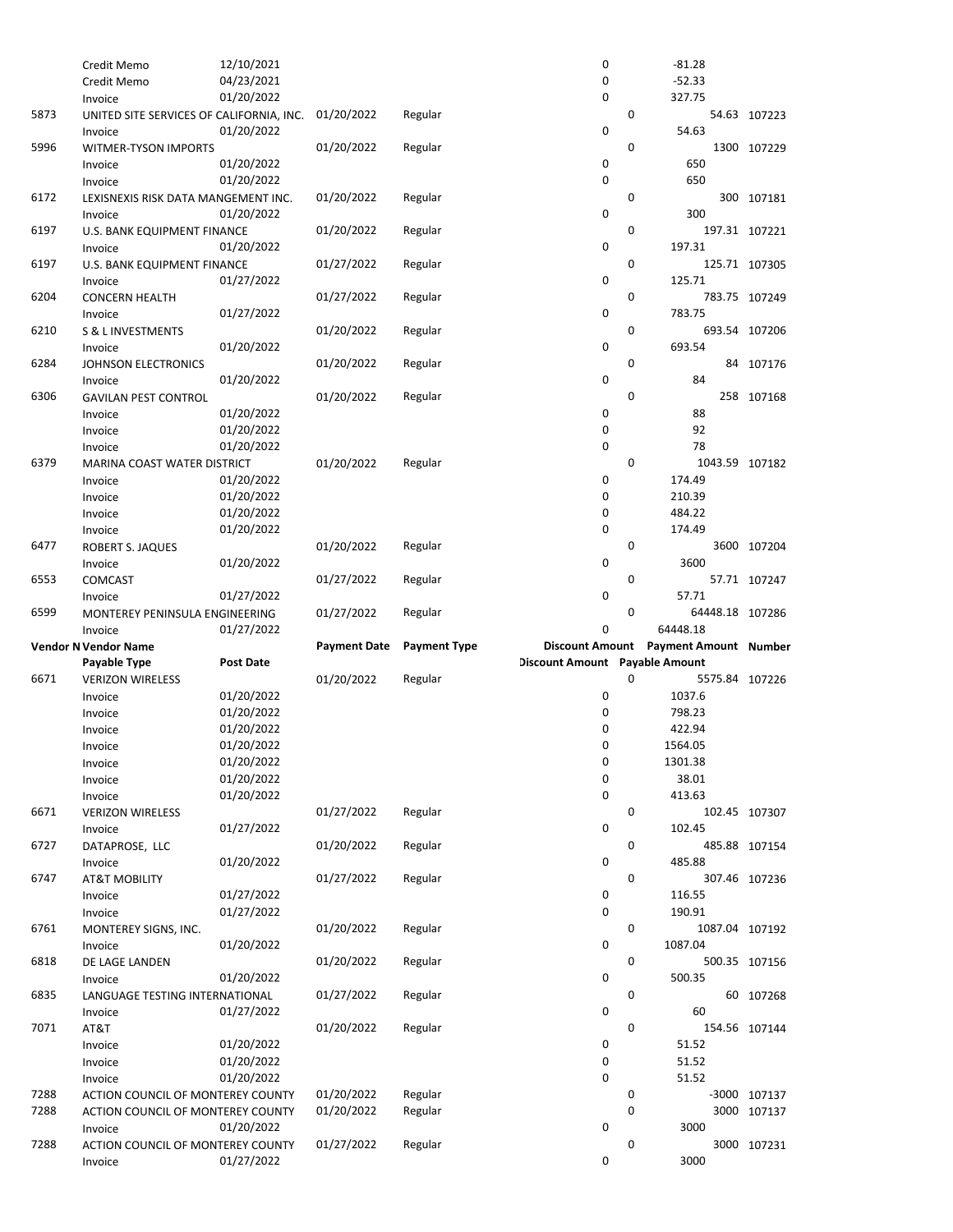| 7324 | BEAR ELECTRICAL SOLUTIONS                        |                  | 01/27/2022          | Regular             |                                | $\mathbf 0$ | 5838.64 107237                        |               |
|------|--------------------------------------------------|------------------|---------------------|---------------------|--------------------------------|-------------|---------------------------------------|---------------|
|      | Invoice                                          | 01/27/2022       |                     |                     | 0                              |             | 3883.64                               |               |
|      | Invoice                                          | 01/27/2022       |                     |                     | 0                              |             | 170                                   |               |
|      | Invoice                                          | 01/27/2022       |                     |                     | 0                              |             | 1785                                  |               |
| 7422 | AROMAS FIREFIGHTERS ASSOCIATION                  |                  | 01/20/2022          | Regular             |                                | 0           |                                       | 105 107143    |
|      | Invoice                                          | 01/20/2022       |                     |                     | 0                              |             | 105                                   |               |
| 7505 | MONTEREY BAY ANALYTICAL SVCS.                    |                  | 01/27/2022          | Regular             |                                | 0           |                                       | 112 107282    |
|      | Invoice                                          | 01/27/2022       |                     |                     | 0                              |             | 112                                   |               |
| 7576 | <b>MELVIN THOMAS MASON</b>                       |                  | 01/20/2022          | Regular             |                                | 0           |                                       | 500 107184    |
|      | Invoice                                          | 01/20/2022       |                     |                     | 0                              |             | 500                                   |               |
| 7691 | CERTIFIED FOLDER DISPLAY SERVICE, INC.           |                  | 01/27/2022          | Regular             |                                | 0           | 3429.73 107243                        |               |
|      | Invoice                                          | 01/27/2022       |                     |                     | 0                              |             | 3429.73                               |               |
| 7892 | MICHAEL BAKER INTERNATIONAL                      |                  | 01/27/2022          | Regular             |                                | 0           |                                       | 4455 107278   |
|      | Invoice                                          | 01/27/2022       |                     |                     | 0                              |             | 2970                                  |               |
|      | Invoice                                          | 01/27/2022       |                     |                     | 0                              |             | 1485                                  |               |
| 8014 | PAXTON ASSOCIATES                                |                  | 01/20/2022          | Regular             |                                | 0           |                                       | 4400 107200   |
|      | Invoice                                          | 01/20/2022       |                     |                     | 0                              |             | 4400                                  |               |
|      | <b>Vendor N Vendor Name</b>                      |                  | <b>Payment Date</b> | <b>Payment Type</b> |                                |             | Discount Amount Payment Amount Number |               |
|      | Payable Type                                     | Post Date        |                     |                     | Discount Amount Payable Amount |             |                                       |               |
| 8053 | SEASIDE HIGH SCHOOL BOYS BASKETBALL              |                  | 01/27/2022          | Regular             |                                | 0           |                                       | 3000 107296   |
|      | Invoice                                          | 01/27/2022       |                     |                     | 0                              |             | 3000                                  |               |
| 8103 | ALLIANT INSURANCE SERVICES, INC.                 |                  | 01/20/2022          | Regular             |                                | 0           |                                       | 785 107140    |
|      | Invoice                                          | 01/20/2022       |                     |                     | 0                              |             | 785                                   |               |
| 8129 | VORTEX INDUSTRIES, INC.                          |                  | 01/27/2022          | Regular             |                                | 0           |                                       | 4606.4 107308 |
|      | Invoice                                          | 01/27/2022       |                     |                     | 0                              | 0           | 4606.4                                |               |
| 8233 | <b>HERC RENTALS</b>                              |                  | 01/20/2022          | Regular             |                                |             |                                       | 109.24 107172 |
|      | Invoice                                          | 01/20/2022       |                     |                     | 0                              |             | 109.24                                |               |
| 8332 | <b>IVY SIMPSON</b>                               |                  | 01/20/2022          | Regular             |                                | 0           |                                       | 223 107175    |
|      | Invoice                                          | 01/20/2022       |                     |                     | 0                              | 0           | 223                                   |               |
| 8361 | SPEAKWRITE LLC                                   |                  | 01/20/2022          | Regular             | 0                              |             | 1156.44 107212<br>1156.44             |               |
| 8366 | Invoice                                          | 01/20/2022       |                     |                     |                                | 0           |                                       |               |
|      | MONTEREY COUNTY FIRE CHIEFS ASSN.                |                  | 01/20/2022          | Regular             | 0                              |             | 150                                   | 150 107189    |
| 8493 | Invoice                                          | 01/20/2022       | 01/27/2022          | Regular             |                                | 0           |                                       | 531.12 107250 |
|      | CORODATA RECORDS MGMT., INC.<br>Invoice          | 01/27/2022       |                     |                     | 0                              |             | 531.12                                |               |
| 8755 | TRUST TWO - CORONA 1997 TRUST                    |                  | 01/20/2022          | Regular             |                                | 0           | 1456.89 107219                        |               |
|      | Invoice                                          | 01/20/2022       |                     |                     | 0                              |             | 1456.89                               |               |
| 8755 | TRUST TWO - CORONA 1997 TRUST                    |                  | 01/27/2022          | Regular             |                                | 0           |                                       | 2730 107304   |
|      | Invoice                                          | 01/27/2022       |                     |                     | 0                              |             | 2730                                  |               |
| 8791 | <b>MONTEREY ONE WATER</b>                        |                  | 01/20/2022          | Regular             |                                | 0           |                                       | 624.98 107190 |
|      | Invoice                                          | 01/20/2022       |                     |                     | 0                              |             | 24.2                                  |               |
|      | Invoice                                          | 01/20/2022       |                     |                     | 0                              |             | 24.2                                  |               |
|      | Invoice                                          | 01/20/2022       |                     |                     | 0                              |             | 97.04                                 |               |
|      | Invoice                                          | 01/20/2022       |                     |                     | 0                              |             | 97.04                                 |               |
|      | Invoice                                          | 01/20/2022       |                     |                     | 0                              |             | 382.5                                 |               |
| 8791 | <b>MONTEREY ONE WATER</b>                        |                  | 01/20/2022          | Regular             |                                | 0           |                                       | 144.5 107191  |
|      | Invoice                                          | 01/20/2022       |                     |                     | 0                              |             | 144.5                                 |               |
| 8897 | CITY DATA SERVICES, LLC                          |                  | 01/27/2022          | Regular             |                                | 0           |                                       | 2550 107244   |
|      | Invoice                                          | 01/27/2022       |                     |                     | 0                              |             | 1275                                  |               |
|      | Invoice                                          | 01/27/2022       |                     |                     | 0                              |             | 1275                                  |               |
| 8952 | EDUARDO SOMOZA                                   |                  | 01/27/2022          | Regular             |                                | 0           |                                       | 500 107256    |
|      | Invoice                                          | 01/27/2022       |                     |                     | 0                              |             | 500                                   |               |
| 8979 | ERROL L. MONTGOMERY & ASSOCIATES, INC 01/20/2022 |                  |                     | Regular             |                                | 0           |                                       | 27840 107165  |
|      | Invoice                                          | 01/20/2022       |                     |                     | 0                              |             | 27840                                 |               |
| 8988 | PENINSULA APARTMENT CLEANING INC.                |                  | 01/27/2022          | Regular             |                                | 0           |                                       | 315 107292    |
|      | Invoice                                          | 01/27/2022       |                     |                     | 0                              |             | 315                                   |               |
| 9038 | EDEN COUNCIL FOR HOPE AND OPPORTUNIT 01/27/2022  |                  |                     | Regular             |                                | 0           |                                       | 956.2 107254  |
|      | Invoice                                          | 01/27/2022       |                     |                     | 0                              |             | 956.2                                 |               |
| 9111 | CALIFORNIA COASTAL RURAL DEVELOPMENT 01/20/2022  |                  |                     | Regular             |                                | 0           |                                       | 4500 107150   |
|      | Invoice                                          | 01/20/2022       |                     |                     | 0                              |             | 4500                                  |               |
| 9212 | <b>WEX BANK</b>                                  |                  | 01/27/2022          | Regular             |                                | 0           |                                       | 93.04 107310  |
|      | Invoice                                          | 01/27/2022       |                     |                     | 0                              |             | 93.04                                 |               |
| 9247 | VERIZON CONNECT NWF INC.                         |                  | 01/27/2022          | Regular             |                                | 0           | 1932.77 107306                        |               |
|      | Invoice                                          | 01/27/2022       |                     |                     | 0                              |             | 1932.77                               |               |
|      | <b>Vendor N Vendor Name</b>                      |                  | <b>Payment Date</b> | <b>Payment Type</b> |                                |             | Discount Amount Payment Amount Number |               |
|      | Payable Type                                     | <b>Post Date</b> |                     |                     | Discount Amount Payable Amount |             |                                       |               |
| 9308 | A-7 AUSTIN, LTD.                                 |                  | 01/27/2022          | Regular             |                                | 0           |                                       | 238.08 107230 |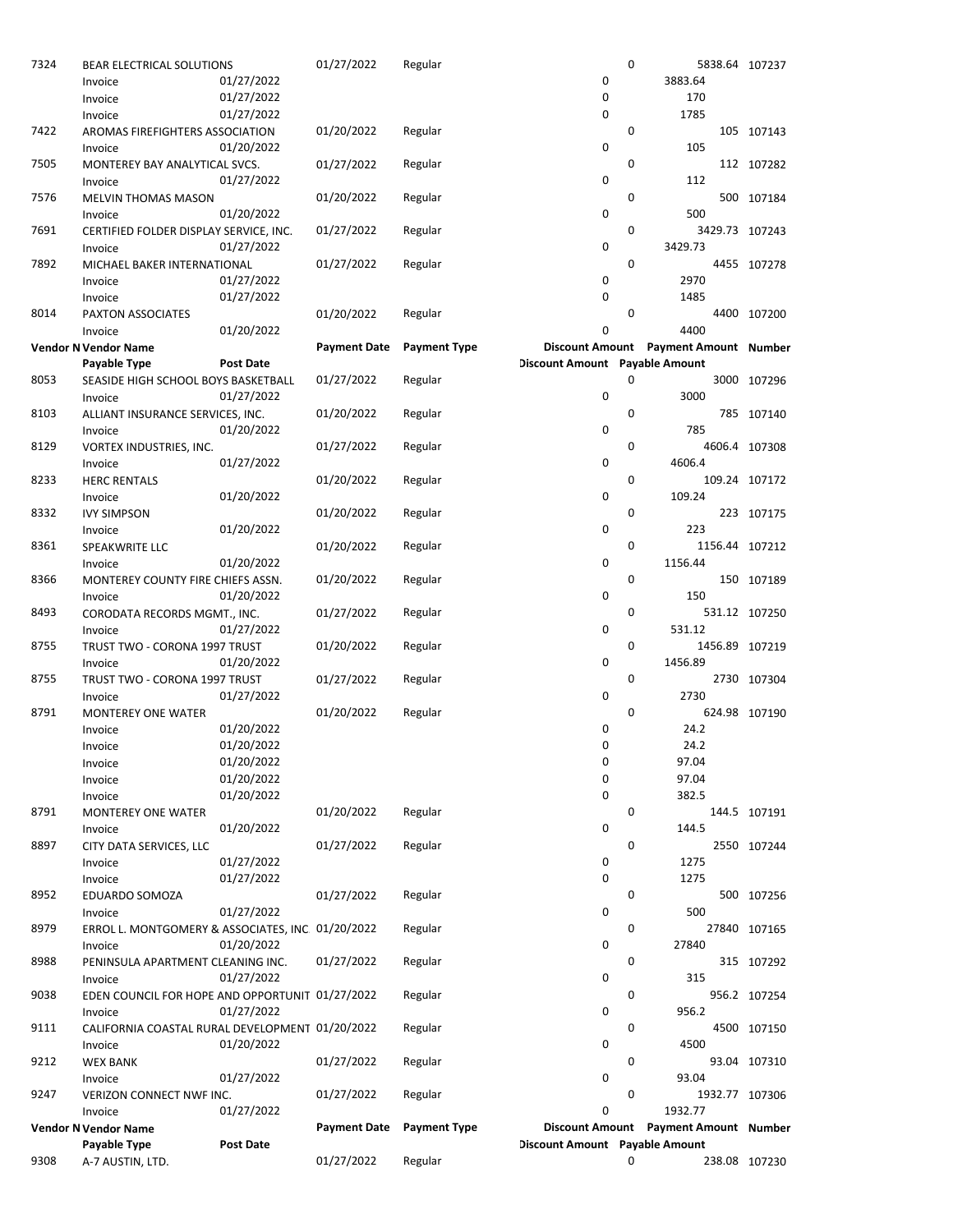|      | Invoice                                          | 01/27/2022 |                     |                     | 0                              |   | 238.08                                |               |
|------|--------------------------------------------------|------------|---------------------|---------------------|--------------------------------|---|---------------------------------------|---------------|
| 9337 | ROLAND BEESON                                    |            | 01/20/2022          | Regular             |                                | 0 | 2471.67 107205                        |               |
|      | Invoice                                          | 01/20/2022 |                     |                     | 0                              |   | 2471.67                               |               |
| 9409 | STURDY OIL COMPANY                               |            | 01/20/2022          | Regular             |                                | 0 | 10138.36 107214                       |               |
|      | Invoice                                          | 01/20/2022 |                     |                     | 0                              |   | 7897.18                               |               |
|      | Invoice                                          | 01/20/2022 |                     |                     | 0                              |   | 2241.18                               |               |
| 9428 | TERMINIX INTERNATIONAL COMPANY LTD. P 01/20/2022 |            |                     | Regular             |                                | 0 |                                       | 166 107216    |
|      | Invoice                                          | 01/20/2022 |                     |                     | 0                              |   | 166                                   |               |
| 9516 |                                                  |            |                     |                     |                                | 0 | 112659.3 107174                       |               |
|      | HUNTINGTON PUBLIC CAPITAL CORP.                  |            | 01/20/2022          | Regular             |                                |   |                                       |               |
|      | Invoice                                          | 01/20/2022 |                     |                     | 0                              |   | 112659.3                              |               |
| 9531 | <b>DAVID PETERSON</b>                            |            | 01/20/2022          | Regular             |                                | 0 |                                       | 4000 107155   |
|      | Invoice                                          | 01/20/2022 |                     |                     | 0                              |   | 4000                                  |               |
| 9533 | BAKER MANOCK & JENSEN, PC                        |            | 01/20/2022          | Regular             |                                | 0 |                                       | 540 107147    |
|      | Invoice                                          | 01/20/2022 |                     |                     | 0                              |   | 540                                   |               |
| 9542 | A. G. DAVI LTD.                                  |            | 01/20/2022          | Regular             |                                | 0 |                                       | 4875 107136   |
|      | Invoice                                          | 01/20/2022 |                     |                     | 0                              |   | 4875                                  |               |
| 9565 | SOLAR INTEGRATED FUND IV-A, LLC                  |            | 01/27/2022          | Regular             |                                | 0 |                                       | 235.37 107300 |
|      | Invoice                                          | 01/27/2022 |                     |                     | 0                              |   | 235.37                                |               |
| 9584 | CALIFORNIA AMERICAN WATER                        |            | 01/27/2022          | Regular             |                                | 0 |                                       | 457.62 107241 |
|      | Invoice                                          | 01/27/2022 |                     |                     | 0                              |   | 457.62                                |               |
| 9592 | <b>SEASIDE HOUSING LP</b>                        |            | 01/20/2022          | Regular             |                                | 0 |                                       | 12623 107210  |
|      | Invoice                                          | 01/20/2022 |                     |                     | 0                              |   | 96                                    |               |
|      | Invoice                                          | 01/20/2022 |                     |                     | 0                              |   | 5199                                  |               |
|      | Invoice                                          | 01/20/2022 |                     |                     | 0                              |   | 7328                                  |               |
| 9592 | SEASIDE HOUSING LP                               |            | 01/27/2022          | Regular             |                                | 0 |                                       | 4898.8 107297 |
|      | Invoice                                          | 01/27/2022 |                     |                     | 0                              |   | 4898.8                                |               |
| 9635 | COLLINS ELECTRICAL COMPANY, INC.                 |            | 01/27/2022          | Regular             |                                | 0 |                                       | 929.96 107246 |
|      | Invoice                                          | 01/27/2022 |                     |                     | 0                              |   | 929.96                                |               |
| 9645 | SILVER & WRIGHT, LLP                             |            | 01/27/2022          | Regular             |                                | 0 | 22603.68 107298                       |               |
|      |                                                  | 01/27/2022 |                     |                     | 0                              |   | 164                                   |               |
|      | Invoice                                          |            |                     |                     | 0                              |   | 19056.41                              |               |
|      | Invoice                                          | 01/27/2022 |                     |                     | 0                              |   |                                       |               |
|      | Invoice                                          | 01/27/2022 |                     |                     |                                |   | 3383.27                               |               |
| 9659 | CENTRAL COAST VNA AND HOSPICE, INC.              |            | 01/27/2022          | Regular             |                                | 0 |                                       | 21600 107242  |
|      | Invoice                                          | 01/27/2022 |                     |                     | 0                              |   | 12480                                 |               |
|      | Invoice                                          | 01/27/2022 |                     |                     | 0                              |   | 9120                                  |               |
| 9665 | LAWSON PRODUCTS, INC.                            |            | 01/20/2022          | Regular             |                                | 0 |                                       | 167.68 107180 |
|      | Invoice                                          | 01/20/2022 |                     |                     | 0                              |   | 167.68                                |               |
| 9699 | RELIABLE TRANSLATIONS CORP.                      |            | 01/27/2022          | Regular             |                                | 0 |                                       | 251.04 107293 |
|      | Invoice                                          | 01/27/2022 |                     |                     | 0                              |   | 251.04                                |               |
| 9713 | CONIGLIO FAMILY PROPERTIES LLC                   |            | 01/20/2022          | Regular             |                                | 0 |                                       | 5000 107153   |
|      | Invoice                                          | 01/20/2022 |                     |                     | 0                              |   | 5000                                  |               |
| 9728 | ZUMAR INDUSTRIES, INC.                           |            | 01/27/2022          | Regular             |                                | 0 | 8555.17 107313                        |               |
|      | Invoice                                          | 01/27/2022 |                     |                     | 0                              |   | 8555.17                               |               |
|      | <b>Vendor N Vendor Name</b>                      |            | <b>Payment Date</b> | <b>Payment Type</b> |                                |   | Discount Amount Payment Amount Number |               |
|      | Payable Type                                     | Post Date  |                     |                     | Discount Amount Payable Amount |   |                                       |               |
| 9756 | <b>NAPA AUTO PARTS</b>                           |            | 01/20/2022          | Regular             |                                | 0 | 4125.85 107193                        |               |
|      | Invoice                                          | 01/20/2022 |                     |                     | 0                              |   | 3370.82                               |               |
|      | Invoice                                          | 01/20/2022 |                     |                     | 0                              |   | 48.06                                 |               |
|      | Invoice                                          | 01/20/2022 |                     |                     | 0                              |   | 120.16                                |               |
|      | Invoice                                          | 01/20/2022 |                     |                     | 0                              |   | 61.66                                 |               |
|      | Invoice                                          | 01/20/2022 |                     |                     | 0                              |   | 177.5                                 |               |
|      | Invoice                                          | 01/20/2022 |                     |                     | 0                              |   | 340.57                                |               |
|      | Credit Memo                                      | 12/16/2021 |                     |                     | 0                              |   | -59                                   |               |
|      | Invoice                                          | 01/20/2022 |                     |                     | 0                              |   | 8.29                                  |               |
|      |                                                  | 12/17/2021 |                     |                     | 0                              |   | $-57.35$                              |               |
|      | Credit Memo                                      |            |                     |                     |                                |   |                                       |               |
|      | Invoice                                          | 01/20/2022 |                     |                     | 0                              |   | 73.97                                 |               |
|      | Invoice                                          | 01/20/2022 |                     |                     | 0                              |   | 41.17                                 |               |
| 9763 | <b>ENTERPRISE FM TRUST</b>                       |            | 01/20/2022          | Regular             |                                | 0 | 21956.72 107163                       |               |
|      | Invoice                                          | 01/20/2022 |                     |                     | 0                              |   | 21956.72                              |               |
| 9774 | ENVIRONMENTAL INNOVATIONS, INC.                  |            | 01/20/2022          | Regular             |                                | 0 |                                       | 2957.5 107164 |
|      | Invoice                                          | 01/20/2022 |                     |                     | 0                              |   | 2957.5                                |               |
| 9775 |                                                  |            |                     |                     |                                | 0 |                                       |               |
|      | <b>AMAZON CAPITAL SERVICES</b>                   |            | 01/20/2022          | Regular             |                                |   | 262.13 107141                         |               |
|      | Invoice                                          | 01/20/2022 |                     |                     | 0                              |   | 104.32                                |               |
|      | Invoice                                          | 01/20/2022 |                     |                     | 0                              |   | 88.45                                 |               |
|      | Invoice                                          | 01/20/2022 |                     |                     | 0                              |   | 69.36                                 |               |
| 9775 | <b>AMAZON CAPITAL SERVICES</b>                   | 01/27/2022 | 01/27/2022          | Regular             | 0                              | 0 | 148.34                                | 148.34 107233 |